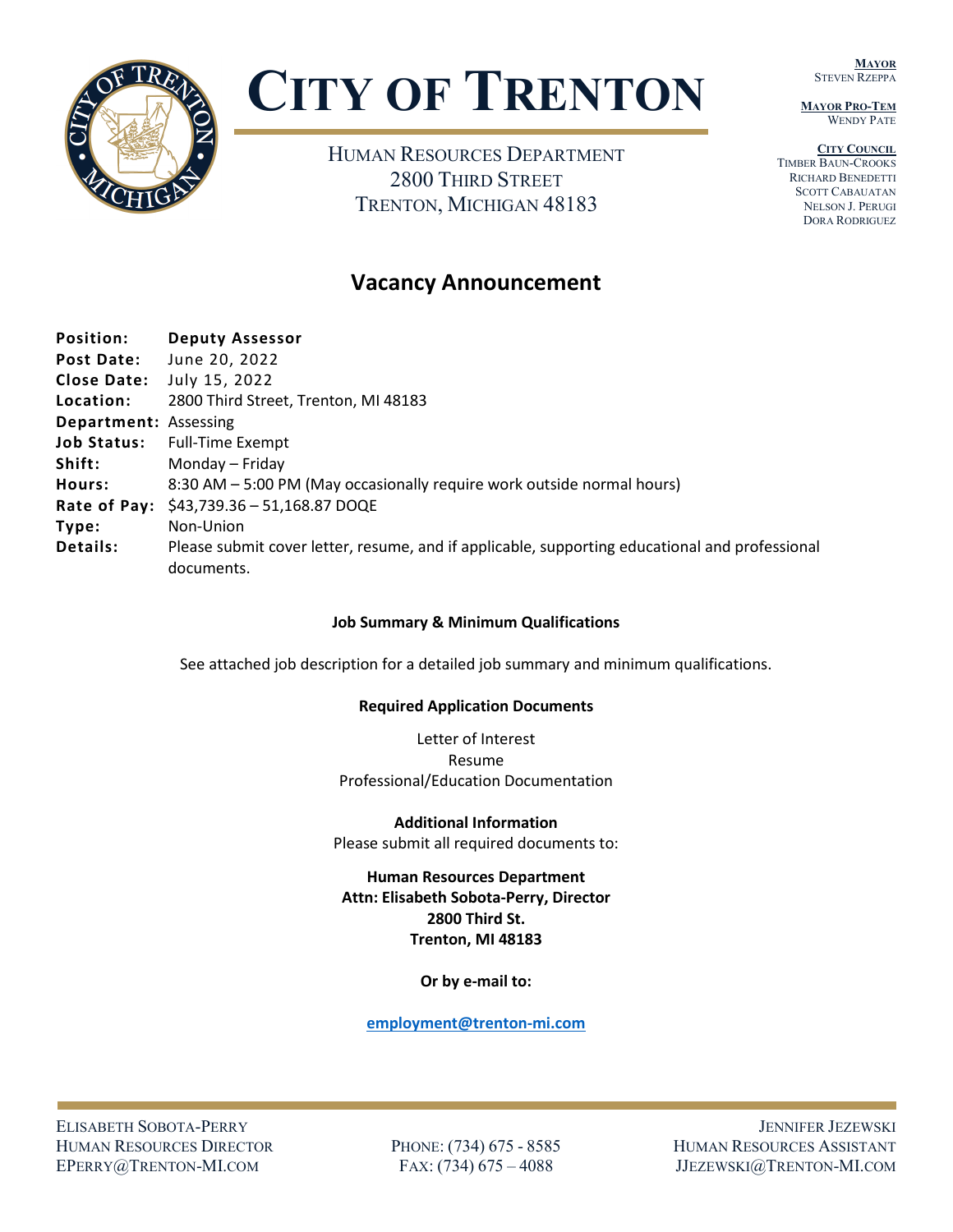## **CITY OF TRENTON** Deputy Assessor

#### Position Overview

Responsible for assisting the assessor in all aspects of residential and personal property appraising. Operates under minimal supervision according to established procedures and guidelines. The position is at-will employment and the City of Trenton, or the employee has the right, in its sole discretion, to terminate the employment relationship, with or without cause and with or without notice.

#### SUPERVISION RECEIVED

Direct supervision by the City of Trenton Assessor. Duties assigned and monitored under the direction of the Assessor.

## PRINCIPAL DUTIES AND RESPONSIBILITIES

An employee in this position may be called upon to do any or all of the following: (The following list does not include all tasks employees may be expected or directed to perform).

- 1. Perform residential appraisals including on site field reviews, recording specifications into the Equalizer Database, and sketch floor plans in Apex and import property photos.
- 2. Maintain assessment roll database including Principal Residential Exemptions, Property Transfer Affidavits, building permits and deeds.
- 3. Assist property owners, appraisers, and real estate personnel by answering routine inquiries regarding appraisal, assessment, and appeal procedures.
- 4. Assist Assessor with all Board of Review and Tax Tribunal procedures.
- 5. Perform related work as required or assigned by the Assessor.

## REQUIRED QUALIFICATIONS

- 1. State of Michigan MCAO Certification in Assessment Administration preferred, will consider MCAT working toward MCAO.
- 2. Valid Driver's License and reliable transportation for commuting and field work. The City pays federal mileage rate for work time travel.
- 3. Experience in measuring and inspecting residential new construction.

#### DESIRED QUALIFICATIONS

- 1. Past experience in property assessing, appraisal, real estate or related field.
- 2. Two (2) years of experience or equivalent experience with assessing procedures including BS&A Assessing.net program.
- 3. Skill in establishing and maintaining effective working relationships with public officials, fellow employees and the general public most importantly.

#### ESSENTIAL SKILLS REQUIRED FOR JOB PERFORMANCE

- 1. Must be computer literate and must achieve fluency with BS&A software, Apex sketching program, Microsoft Word and Excel.
- 2. Must be able to pull approximately 10-pound file cabinet drawers.
- 3. Must have the ability to distinguish sounds, pitches and tones and hear speech.
- 4. Must have the ability to communicate in person and by telecommunications devices.